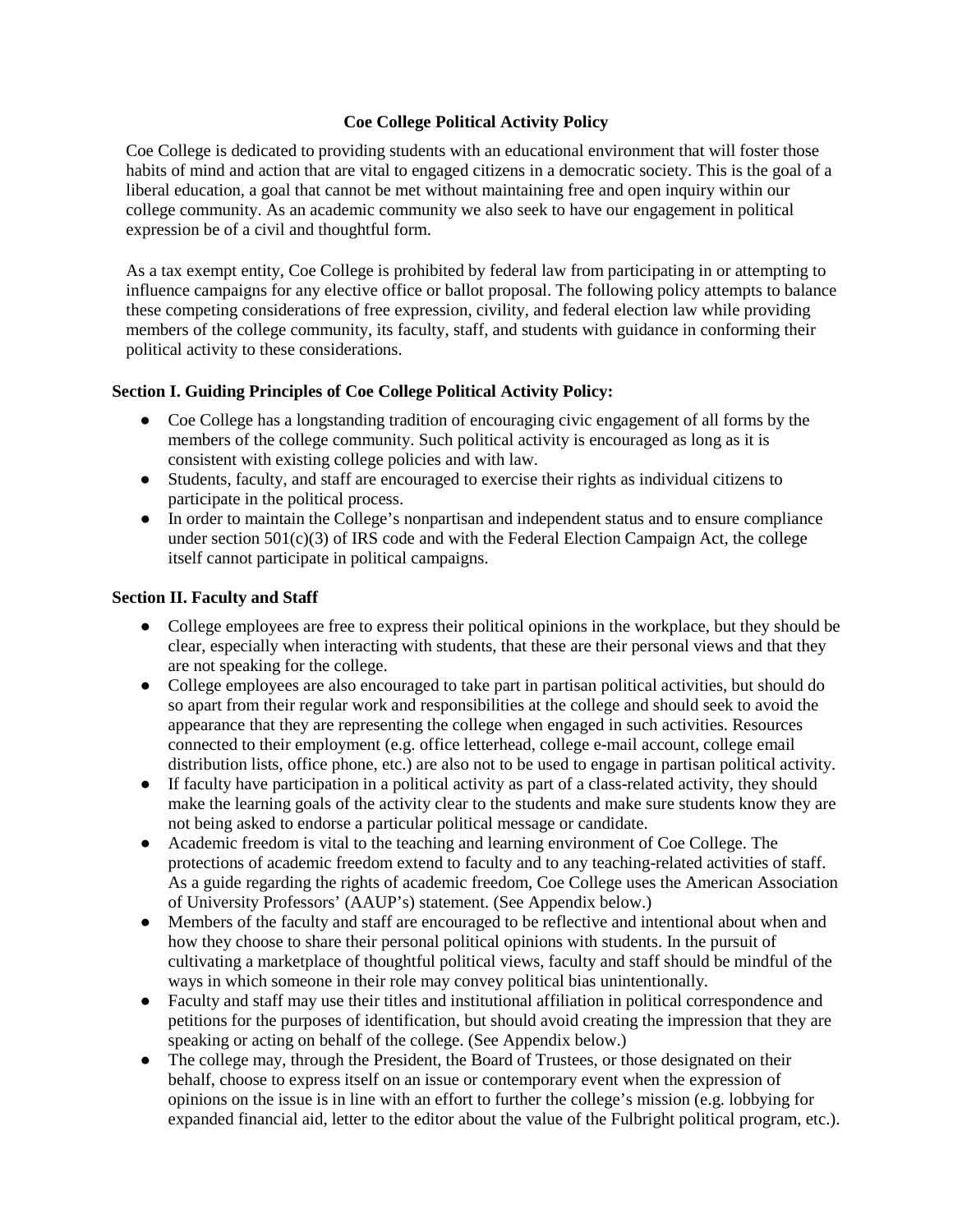### **Section III. Students and Student Organizations**

- Participation in political activity by Coe students fulfills an important educational objective. Students are accordingly encouraged to engage with and express political views, including those of a partisan nature.
- Students have academic freedom within the academic program, that is, they are free to express views and to research topics that are immediately relevant to course topics and activities, and that meet the academic standards for that course, without censorship or penalty.
- Students are to be respectful of other members of the Coe College community and their views. The Campus Civility Statement applies at all times while one is a registered student at Coe, including activities off-campus. (www.coe.edu/campuslife/referencebook\_policies)
- Students should not use college resources in such a way that would imply endorsement of particular partisan positions by the college (e.g. using college letterhead, or Coe social media accounts to promote political causes). The use of individual student e-mail accounts in communicating partisan views does not by itself imply a college endorsement of those views.
- Student groups, including clubs and organizations, have the right to sponsor speakers, movies, political events, etc. that espouse diverse political views and may advertise such events using official group e-mail accounts. (Student groups who wish to sponsor speakers and campaignrelated events must abide by the policies outlined in "Use of College Facilities and Resources".)

## **Section IV: Institutional Campaign-related Activities**

The American Council on Education (ACE) has issued guidelines regarding political campaign-related activities on college and university campuses in order to protect the tax-exempt status of educational institutions and to serve compliance with the Federal Election Campaign Act. Members of the Coe community should follow the ACE guidelines when engaging in activities on campus relating to political campaigns or candidates. The full ACE memorandum covers a wide range of activities, and the guidelines that follow are not meant to be exhaustive, but to emphasize some specific expectations for members of the Coe community.

- Colleges are permitted to conduct **voter education activities**, including publishing voter guides and conducting training programs, as long as they are carried out in a nonpartisan manner. (All student initiated voter education activities and locations must be approved by the Director of Campus Life who may consult the Dean of Students and Secretary of the College in order to determine the appropriateness of the activity.)
- **Voter registration activities** are permitted, even when aimed at groups (such as urban voters, young people, or minorities) likely to favor a certain political candidate or party, provided that the activities are not intended to target voters only of a particular party or to help particular candidates.
- **Candidate appearances.** If the institution chooses to invite candidates to speak individually in their capacity as a candidate, it must take steps to ensure that all such legally-qualified candidates are invited and that none is favored in relation to the activity. An explicit statement should be made as part of the introduction of the speaker and in communications concerning the speaker's attendance that the institution does not support or oppose the candidate. In addition, campaign fundraising at such events is prohibited. (Student groups wishing to sponsor candidates or other partisan speakers must abide by the policies outlined in "Use of College Facilities and Resources".)
- **A candidate may be invited to appear in a non-candidate capacity**, provided that the individual is chosen to speak solely for reasons other than his or her candidacy, the individual speaks only in his or her non-candidate capacity, no reference to the election is made, and the organization maintains a nonpartisan atmosphere on the premises or at the event.